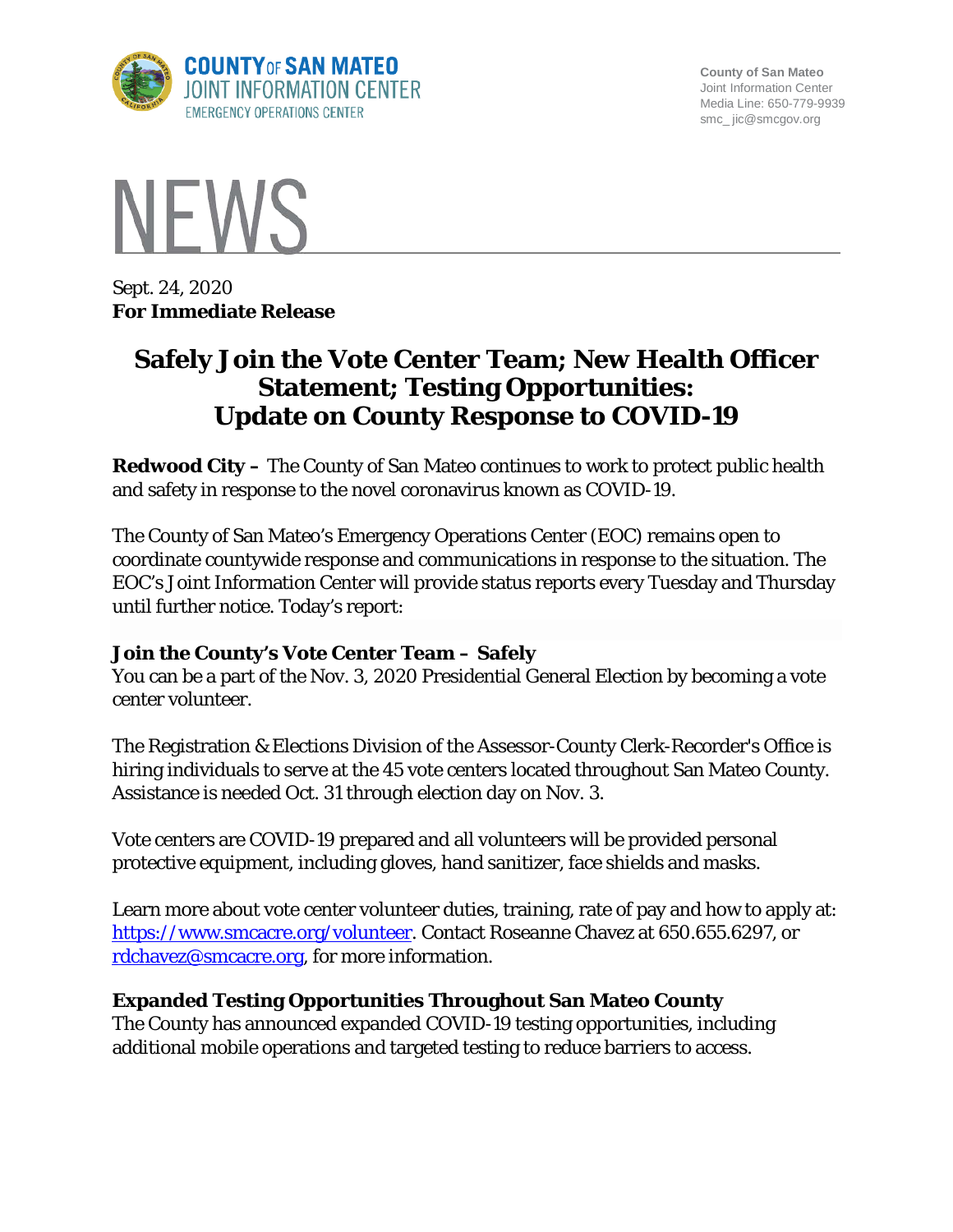Increasing access to testing plays an important role in the County's efforts to slow the spread of COVID-19. Knowing – and limiting – the extent of COVID-19 infections helps inform the public health response and plays a key role in determining what sectors of the economy are permitted to open and at what level of operations. [Learn more.](https://www.smcgov.org/press-release/covid-19-county-offers-expanded-testing-opportunities-mobile-targeted-testing-coming)

To make an appointment, visit [projectbaseline.com/COVID19](http://projectbaseline.com/COVID19) Registration opens 72 hours before testing dates.

## **COVID-19 Testing Resources Available Sept.25 - 30**

San Mateo County's no-cost COVID-19 testing is available at the San Mateo County Event Center and at a mobile operation visiting sites across the county.

Verily's Baseline COVID-19 Testing Program [Project Baseline](https://bit.ly/2xk73OL) will offer testing Tuesdays through Saturdays at the San Mateo County Event Center from 8 a.m. to 3 p.m. Testing is open to anyone without restriction.

Under an agreement with the County, the Baseline COVID-19 program offers testing at sites across the county. Mobile testing is available to anyone who lives or works in the county.

Schedule an appointment at least 72 hours in advance with Verily/Project Baseline at <https://bit.ly/2xk73OL>

If you don't have access to the internet, there may be a volunteer on site who can assist you. See testing dates and times for the following locations:

#### **San Mateo: Sept. 25, 26, 29 & 30 (8 a.m. to 3 p.m.)**

San Mateo County Event Center 1346 Saratoga Drive

**North Fair Oaks: Sept. 25 (8 a.m. to 3 p.m.)** Stanford Parking Lot 2685 Bay Road

**Daly City: Sept. 28 (9 a.m. to 4 p.m.)** Jefferson Union High School District Office 699 Serramonte Boulevard

**Half Moon Bay: Sept. 29 (9 a.m. to 4 p.m.)** Our Lady of the Pillar 565 Kelly Avenue

**San Bruno: Sept. 30 (8 a.m. to 3 p.m.)**